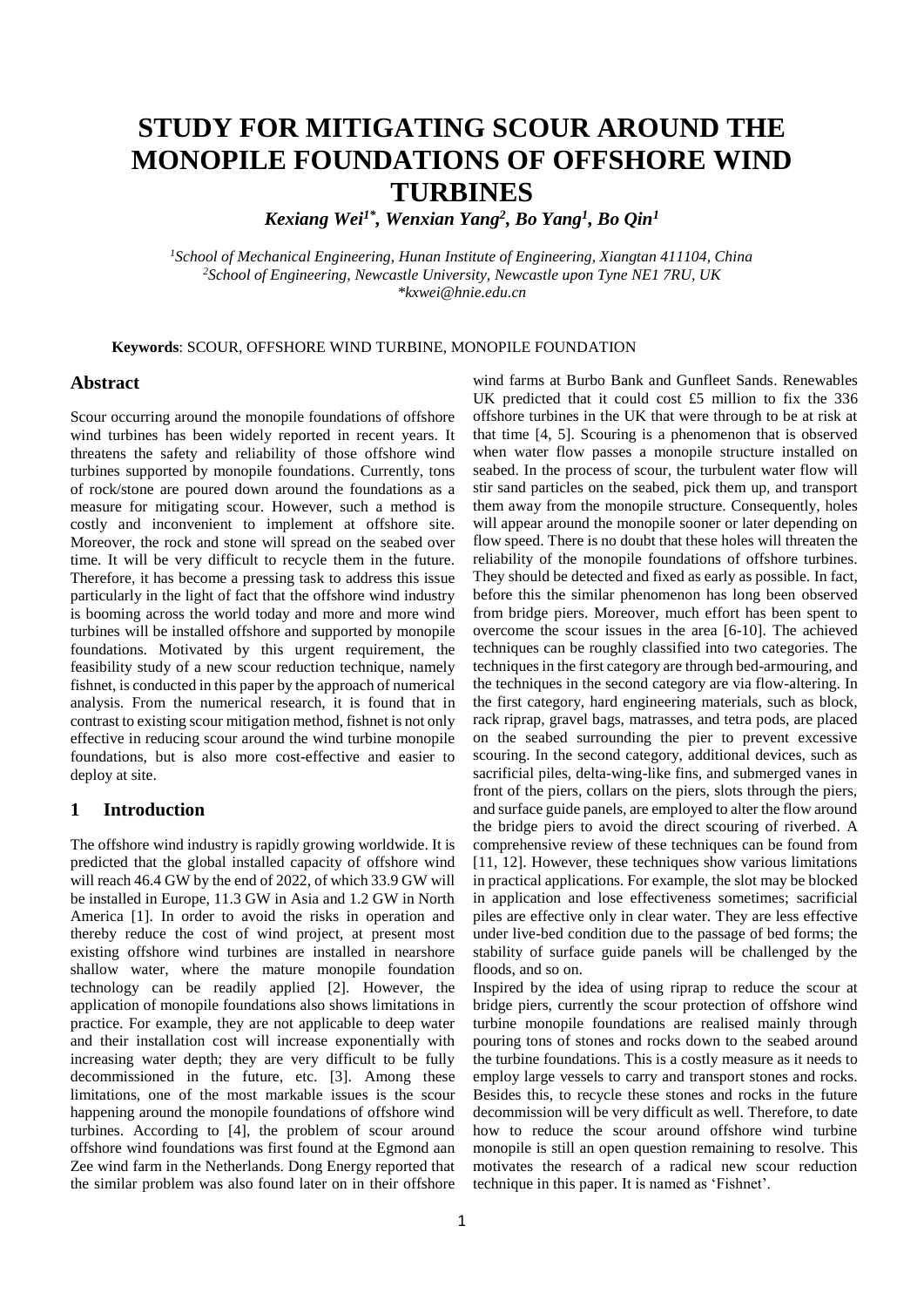#### **2. Hypothesis of 'Fishnet' technique**

As shown in Fig.1, scour digs holes around offshore wind turbine monopile foundation mainly via the down flow that is formed in front of the monopile foundation, the horseshoe vortices formed on both sides of the monopile foundation, and the vortices formed behind the monopile foundation.



Fig.1 Reasons of scour around a monopile foundation

From Fig.1, it is easily known that if the speed of the down flow in front of the monopile and the intensities of the side- and behind-vortices can be reduced, then the scour can be reduced as a consequence. In order to develop an effective method to reduce the speed of down flow and the vortices around the wind turbine monopile foundation, here passive flow control techniques are studied first. It is known that in the Oil & Gas industry, some passive flow control techniques have been developed, as shown in Fig.2, in order to suppress the vortex induced vibration of cylinder structures so as the damage by fatigue can be avoided [11].



Fig.2 Helical strakes for controlling vortex induced vibration

These helical strakes work by breaking up the coherence of vortex shedding along the surface of the cylinder structure, thereby reducing the cyclic transverse forces acting on the structure. Briefly speaking, the application of these helical strakes can successfully control the vortices behind cylinder structures. Since the scour is mainly driven by vortices, in theory, theyshould work as well in reducing the down flow speed and the vortices if they are attached on surface of the wind turbine monopile foundation. However, from Fig.2 it is seen that the structures of these helical strakes are very complex and very difficult to make in real life. In the Oil & Gas industry, they are welded on the steel structures. Obviously, that is a time consuming and costly job. In particular, it is very difficult and challenging to conduct welding job in marine environment. For these reasons, they are not ideal to be applied to protect those existing offshore wind turbines that are in operation. The 'Fishnet' technique, which is originated from the aforementioned helical strakes, is timely proposed in this paper just in order to address this issue. It is illustrated in Fig.3.



Fig.3 Schematic diagram of Fishnet technique

As shown in Fig.3, in the proposed technique an artificial structure looks like usual fishnet will be attached on the surface of the bottom section of the wind turbine monopile foundation. The diamond nets will change the local surface roughness of the monopile and disturb the path of local flow. There is no doubt that the speed of down flow will be reduced on the rough surface. From the point of view of fluid dynamics, the flow is more difficult to separate from a rough surface than from a smooth surface. So, the nets will, to certain extent, prevent the occurrence of shedding. This is beneficial to control the vortices. In the meantime, as nets disturb the path of local flow, turbulent flow will be generated locally, which will consume somewhat the energy of the vortices around the monopile foundation and thus reduce their intensities. Therefore, in theory, the proposed 'Fishnet' technique should work in reducing scour. In contrast to existing helical strakes techniques shown in Fig.2, 'Fishnet' technique also shows advantages in other aspects. For example, the fishnet is made of plastics or other composite materials, which are free of corrosion issue in marine environment; it is light in weight and therefore easy to install, replace and repair at site; it is easy to obtain from commercial market, therefore costeffective, and so on. From these points of views, the proposed 'Fishnet' technique should be a potentially viable technique for addressing the sour issue that is encountered in the offshore wind industry. Hence, in order to investigate its potential in scour reduction, a feasibility study is conducted in this paper and the details of the research are reported in the following.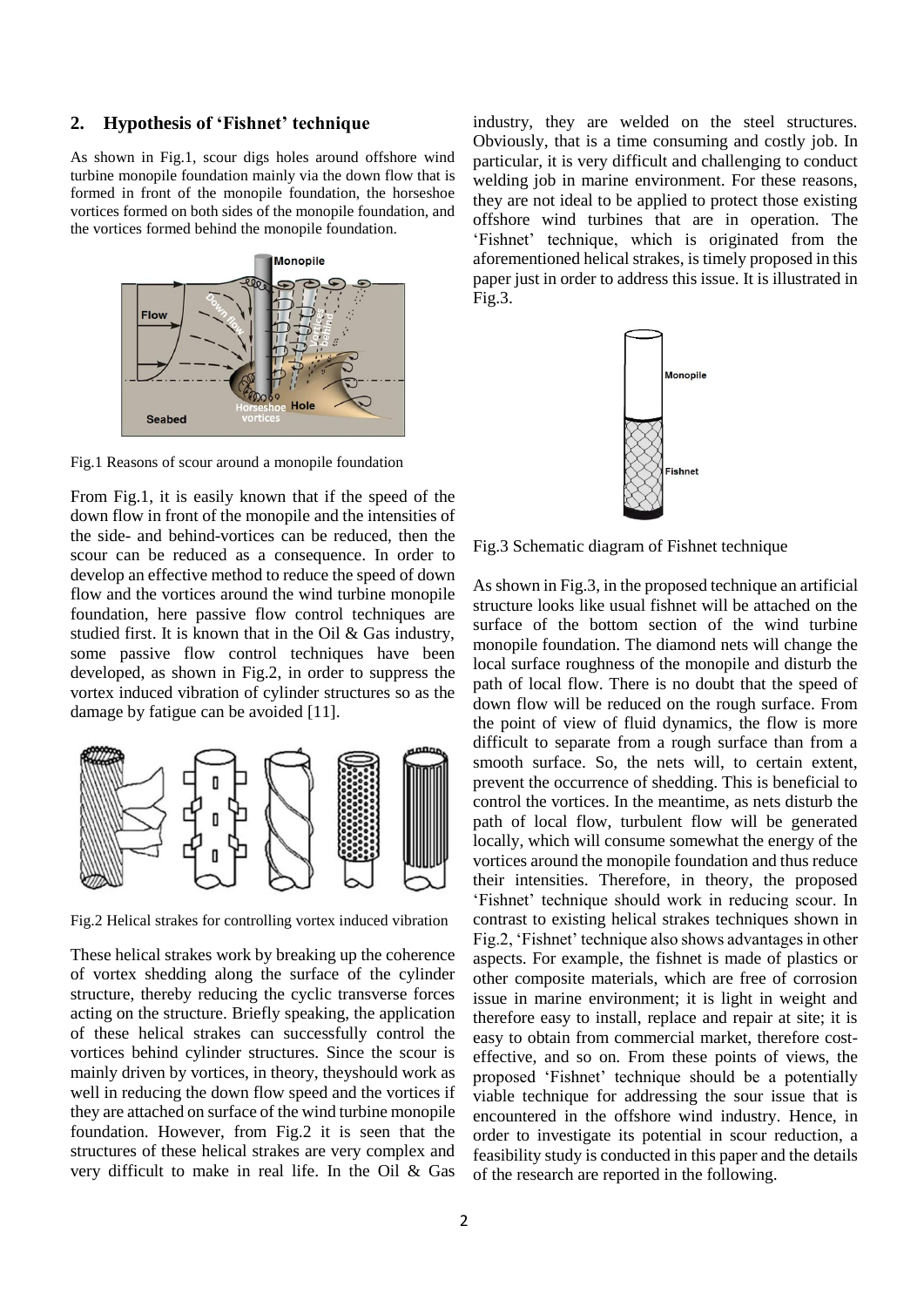### **3. Numerical models of 'Fishnet' technique**

In order to investigate the potential of 'Fishnet' technique in scour reduction, a feasibility study of its effectiveness on scour reduction is conducted in this section by the approach of numerical analysis. In this feasibility study, a 1/50 scale model of a 5 MW offshore wind turbine was considered. In the numerical calculation, it is assumed that the flow speed  $u$ satisfies the following profile [5]:

$$
u(z) = \begin{cases} \left(\frac{z}{0.32h}\right)^{\frac{1}{7}} \overline{u} & 0 < z < 0.5h\\ 1.07\overline{u} & 0.5h < z < h \end{cases} \tag{1}
$$

where  $z$  refers to the distance above seabed,  $h$  indicates water depth, and  $\overline{u}$  is the depth average flow speed.

Then the flow speed profile is used to define the input flow based on the assumption that the flow speed is 0.7 m/s at the distance of 0.32ℎ above seabed.

Subsequently, a numerical model is developed in ANSYS FLUENT to simulate the monopile foundation of an offshore wind turbine, as shown in Fig.4. Where, the monopile foundation is assumed installed in 1 m depth water and its diameter is 0.1 m. The monopile foundation is placed in the middle of the fluid domain. The fluid domain is 220 m long, 60 m wide, and 30 m high. Such a fluid domain provides a large wake region, which can guarantee the accuracy of numerical calculation.

meshing results obtained when the fishnet size is 0.01 m and the diameter of fishnet thread is 0.005 m are shown in Fig.5 as an example for illustration purpose.

Table 1. Settings in ANSYS FLUENT for meshing the domain of interest.

| Parameter               | Setting               |
|-------------------------|-----------------------|
|                         |                       |
| Size function           | Curvature             |
| Initial size seed       | Active assembly       |
| Smoothing               | Medium                |
| Transition              | Slow                  |
| Span angle centre       | Fine                  |
| Curvature normal angle  | $12^{\circ}$          |
| Min size                | $0.001 \; \mathrm{m}$ |
| Max face size           | $0.05 \; \mathrm{m}$  |
| Max tet size            | $0.05 \; \mathrm{m}$  |
| Growth rate             | Default $(1.20)$      |
| Use automatic inflation | Program controlled    |
| Inflation option        | First aspect ratio    |
| Fir Aspect ratio        | 5                     |
| Maximum layers          | 5                     |
| Triangle surface mesher | Program controlled    |
| Topology checking       | Yes                   |
| Pinch tolerance         | Default $(4.5e-3 m)$  |



Fig.4 Numerical models of the monopile foundation. (a) Before using Fishnet (b) After using Fishnet.

Then the fluid domain and the monopile numerical models in Fig.4 are discretised by using the settings listed in Table 1. Here, it is worth noting that the meshing results obtained before and after using the 'Fishnet' technique will be different. Moreover, the modification of the size of fishnets and the diameter of fishnet thread can also lead to the change of meshing results. Due to the difficulty of presenting the meshing results obtained in all scenarios, herein only the



Fig.5 An example of meshing results. (a) Isometric view, (b) Top view, (c) Local meshes around fishnets.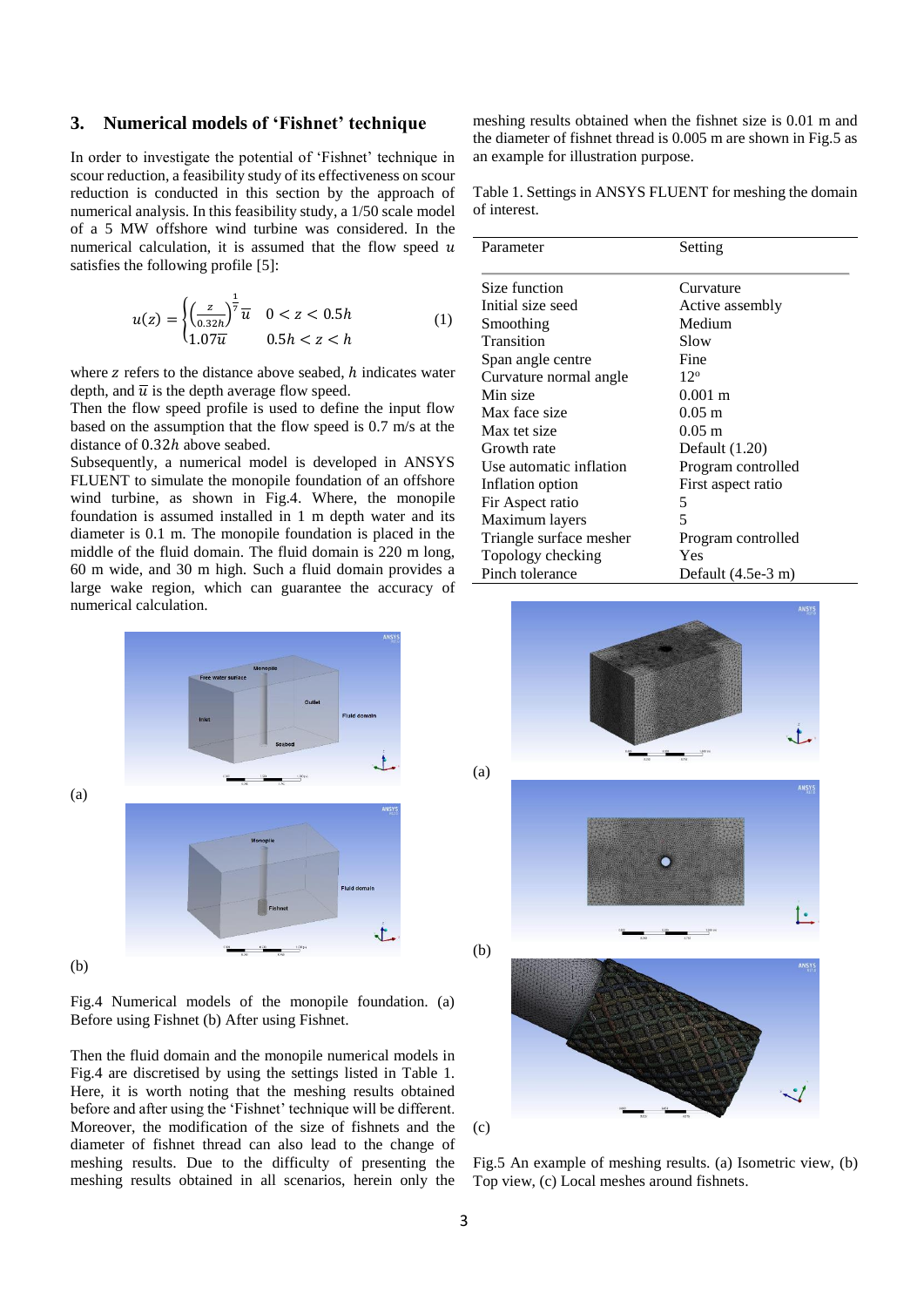## **4 Numerical calculation and discussion**

Since the work described in this paper is only a preliminary research of the proposed 'Fishnet' technique, its contribution to scour reduction is investigated by considering only a limited number of scenarios. They are listed in Table 2. Where, the size of fishnet is indicated by  $\boldsymbol{l}$  and the diameter of fishnet thread is indicated by  $d$ . They both are shown in Fig.6.

Table 2. Scenarios considered in the investigation.

| Size of fishnet      | Diameter of fishnet thread |
|----------------------|----------------------------|
| Without fishnet      |                            |
| $0.01 \; \mathrm{m}$ | $0.005 \text{ m}$          |
| $0.01 \; \mathrm{m}$ | $0.01 \; \mathrm{m}$       |
| $0.01 \text{ m}$     | $0.015 \text{ m}$          |



Fig.6 Numerial model of fishnets.

In order to demonstrate the working mechanism of the 'Fishnet' technique, the streamlines of the flow in the local area near fishnets are shown in Fig.7.  $(h)$ 



Fig.7 Streamlines in the local area near fishnets.

From Fig.7, it is seen that the down flow in front of the monopile foundation is disturbed when they meet fishnets. That will consume the energy of down flow and reduce their speed. This is beneficial to reduce the scour in front of the monopile foundation. Likewise, the intensities of the horseshoe vortices on the both sides of the monopile foundation and those behind the monopile foundation will be reduced by the fishnets in the same manner, although this phenomenon cannot be clearly illustrated here using streamlines. Therefore, based on the phenomenon shown in Fig.7, it is reasonable to believe that the application of the 'Fishnet' technique can effectively reduce the scour around the offshore wind turbine monopile foundation. However, it can be imagined that the different design of the 'Fishnet' technique will lead to different reduction amount of the scour. Therefore, the 'Fishnet' technique will be optimised subsequently.

In order to simplify the investigation, herein the size of the fishnets  $\bm{l}$  is fixed at a constant value 0.03 m, the diameter of fishnet thread  $d$  is changed in different scenarios. In the following calculations, the value of  $\boldsymbol{d}$  will vary in the range of 0.005 m to 0.015 m, as listed in Table 2. Since the effect of scour is closely related to the shear stress on the surface of seabed, i.e. the larger the shear stress, the more easily the hole can be created around the monopile foundation, the shear stress distributions on the surface of seabed that are obtained in different scenarios are shown in Fig.8.



(d)

(a)

Fig.8 Shear stress distributions on the surface of seabed. (a) without using fishnet, (b)  $d = 0.005$  m, (c)  $d = 0.01$  m, (d)  $d = 0.015$  m.

From Fig.8a, it is found that around the monopile foundation, there are four specific areas where the shear stresses are much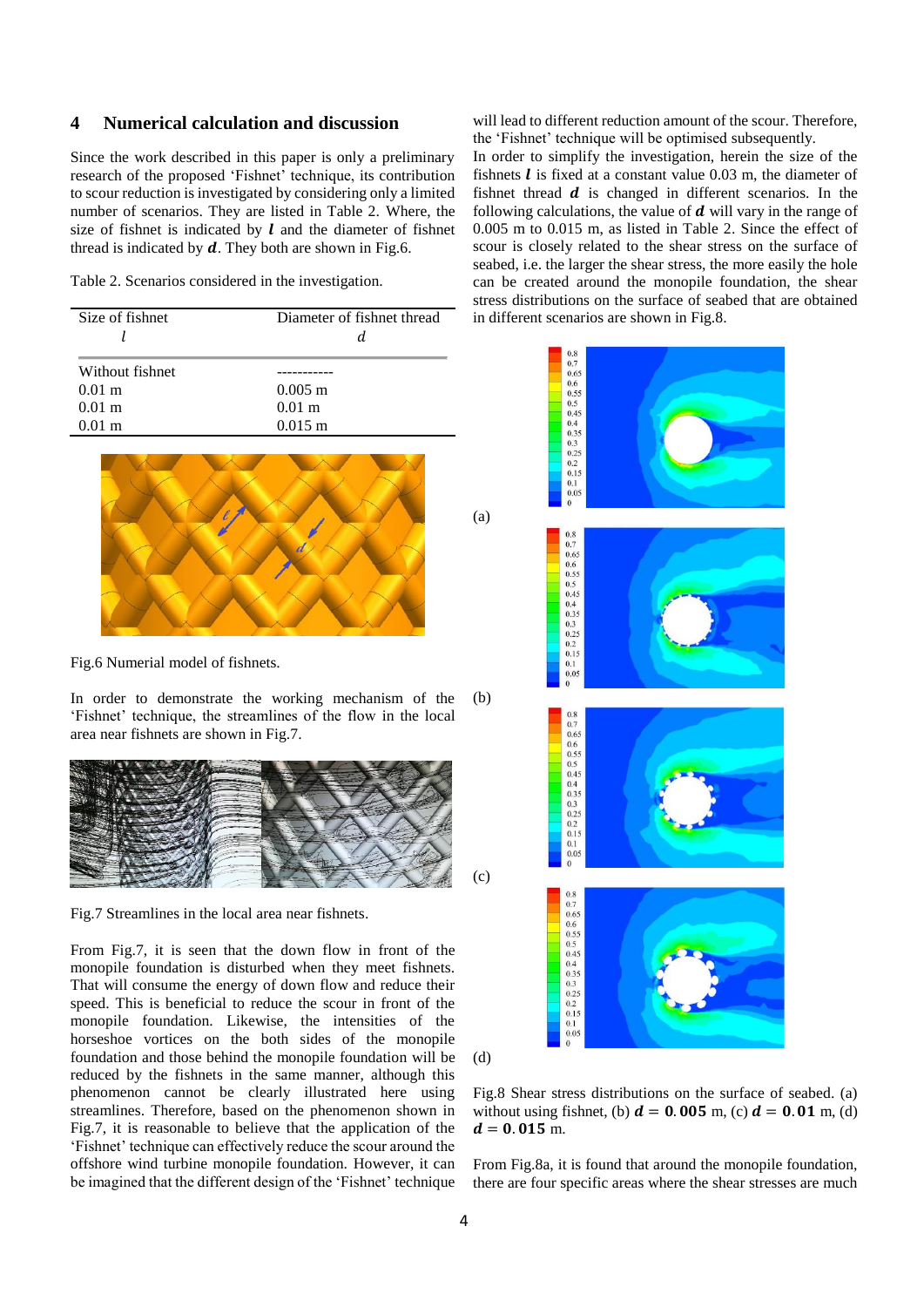larger than the shear stresses in other areas. Due to the presence of these large shear stresses, the erosion is most likely to happen first on the seabed in these four areas. Two of them are located on both sides of the monopile foundation, which are due to the horseshoe vortices there. The other two areas are located behind the monopile foundation. They are due to the vortices behind the monopile foundation. From Fig.8a, it is interestingly found that in comparison with the shear stresses caused by the vortices around the monopile foundation, the shear stress caused by the down flow in front of the monopile is much smaller in value. Based on this, it can be said that, in fact, the main driver of the scour is the vortices around the monopile foundation. Moreover, it can be predicted that the holes will appear first on the both sides of the circular foundation.

The comparison of Figs.8a, b, c and d has shown that after using the 'Fishnet' technique, the shear stress distribution on the surface of seabed does change somewhat. For example, it is found that in spite of the value of the maximum shear stress, the area of the region that shows large shear stress is reduced after using the 'Fishnet' technique. This indicates the positive contribution of the 'Fishnet' technique to scour reduction. But it is also noticed that the largest shear stresses are different in different scenarios, although they appear in the same position nearby the monopile foundation. This suggests that there must be an optimal design of the fishnets that can best reduce the scour. In order to identify the best design of the 'Fishnet' technique from the calculation results, the maximum shear stress obtained in all considered scenarios are plotted in Fig.9.



Fig.9 The maximum shear stress obtained in different scenarios.

From Fig.9, it is found that before using the 'Fishnet' technique, the maximum shear stress on the seabed is 0.69977 Pa. After the bottom section of the monopile foundation is covered with the fishnets of which the diameter of thread is  $d = 0.005$  m, the maximum shear stress on the surface of seabed drops down to 0.55195 Pa. However, since this the maximum shear stress on seabed changes to increase gradually with the increasing diameter of fishnet thread. For example, when the diameter of fishnet thread is  $d = 0.01$  m, the maximum shear stress is 0.67719 Pa, and when  $d = 0.015$  m the maximum shear stress reaches 0.73832 Pa. This seems suggest that  $d = 0.005$  m is the best design of the 'Fishnet'

technique. However, this needs to be confirmed in the further research that will consider more thread diameter scenarios.

## **5 Conclusion**

In order to explore a cost-effective and viable solution for reducing the scour around the monopile foundation of offshore wind turbines, a radical new scour reduction technique, namely 'Fishnet' is proposed in this paper. From the preliminary feasibility research described above, the following conclusions can be reached:

- The fishnets on the surface of wind turbine monopile foundation will disturb the path of flow when they pass through the foundation, which will consumes the energy of down flow in front and the vortices around the monopile foundation. This will be beneficial to the reduction of the scour;
- In comparison with the effect of the vortices, the seabed shear stress caused by the down flow in front of the monopile foundation is much smaller. So, it can be said that the main driver of scour is the vortices around the monopile foundation;
- After applying the 'Fishnet' technique to the monopile foundation, the area of the region that show large shear stress is reduced. But the maximum shear stress on the surface of seabed decreases at the beginning and then increases gradually with the increase of the diameter of fishnet thread. Therefore, it is sure that there must exist an optimal design of the 'Fishnet' technique. Based on the calculation results obtained in this paper, it is  $d =$ **0.005** m when the size of fishnet is  $0.03$  m.

#### **6 Acknowledgements**

The research reported in this paper was supported by Hunan Provincial Natural Science Foundation with the reference number of 2017JJ4017 and 2018JJ4048. The authors also would like to extent our thanks to the Offshore Renewable Energy Group at Newcastle University for their kind help in the process of numerical simulation and manuscript preparation.

## **7 References**

- [1] 'David S. O., Global offshore wind market report 2018', [https://www.norwep.com/content/download/33129](https://www.norwep.com/content/download/33129/241197/version/1/file/Global+offshore+wind+market+report.pdf) [/241197/version/1/file/Global+offshore+wind+mar](https://www.norwep.com/content/download/33129/241197/version/1/file/Global+offshore+wind+market+report.pdf) [ket+report.pdf](https://www.norwep.com/content/download/33129/241197/version/1/file/Global+offshore+wind+market+report.pdf), accessed 28 May 2019.
- [2] 'Offshore wind in Europe. Key trends and statistics 2017',

[https://windeurope.org/wpcontent/uploads/files/ab](https://windeurope.org/wpcontent/uploads/files/about-wind/statistics/WindEurope-Annual-Offshore-Statistics-2017.pdf) [out-wind/statistics/WindEurope-Annual-Offshore-](https://windeurope.org/wpcontent/uploads/files/about-wind/statistics/WindEurope-Annual-Offshore-Statistics-2017.pdf)[Statistics-2017.pdf](https://windeurope.org/wpcontent/uploads/files/about-wind/statistics/WindEurope-Annual-Offshore-Statistics-2017.pdf), accessed 28 May 2019.

[3] Yang, W., Tian, W., Hvalbye, O., Peng, Z., Wei, K., Tian, X.: 'Experimental research for stabilizing offshore floating wind turbines', Energies, 2019, 12 (10), pp.  $1-$ 15.